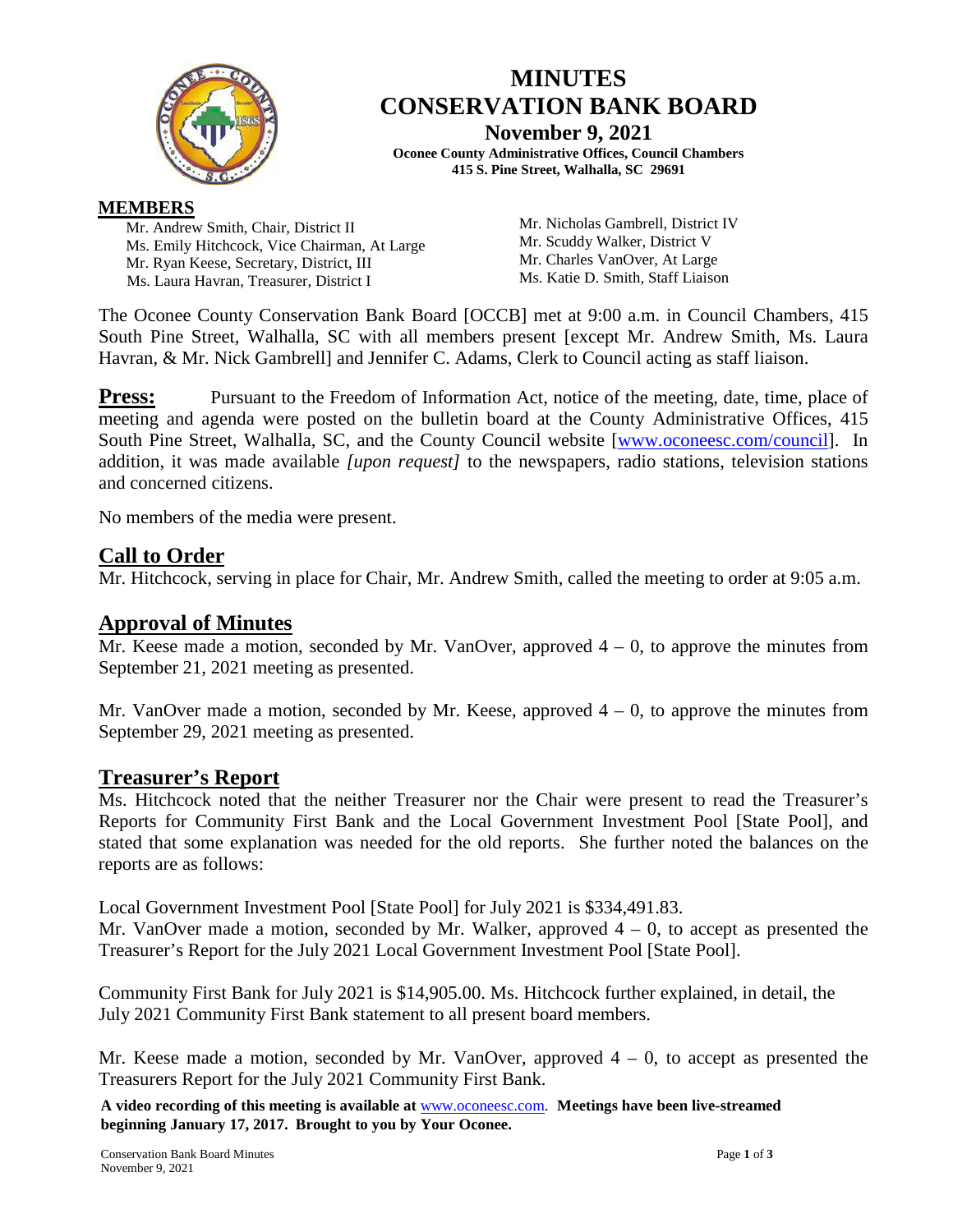Local Government Investment Pool [State Pool] for August 2021 is \$316,522.11.

Mr. VanOver made a motion, seconded by Mr. Keese, approved  $4 - 0$ , to accept as presented the Treasurers Report for the August 2021 Local Government Investment Pool [State Pool].

Ms. Hitchcock moved on to the August 2021 Community First Bank statement, noting that there were some questions about this statement at the last meeting. Ms. Hitchcock further explained, in detail, the August 2021 Community First Bank statement to all present board members.

Community First Bank for August 2021 is \$33,004.00.

Mr. VanOver made a motion, seconded by Mr. Walker, approved  $4 - 0$ , to accept as presented the Treasurers Report for the August 2021 Community First Bank.

Local Government Investment Pool [State Pool] for September 2021 is \$316,549.11. Mr. Keese made a motion, seconded by Mr. VanOver, approved  $4 - 0$ , to accept as presented the Treasurers Report for the September 2021 Local Government Investment Pool [State Pool].

Community First Bank for September 2021 is \$14,985.00. Ms. Hitchcock noted the total expenditures to all board members for this statement.

Mr. Keese made a motion, seconded by Mr. Walker, approved  $4 - 0$ , to accept as presented the Treasurers Report for the September 2021 Community First Bank.

# **Fundraising & Public Relations Reports**

Ms. Hitchcock welcomed Mr. Dean Woods, President of the Foothills Community Foundation.

Mr. Woods was invited by Mr. Smith to present to the board an overview of who the Foothills Community Foundation is and what the Foundation does. Mr. Woods continued with a lengthy presentation to the board concerning the history, operations, and financial aspects of the Foothills Community Foundation. At the conclusion of his presentation, Mr. Woods answered several questions from the board members in detail. County Attorney, Mr. David Root, briefly addressed the legal logistics for Oconee County Conservation Bank to partner with the Foothills Community Foundation.

Mr. Woods also shared several publications from the Foothills Community Foundation with the board members and copies can be found in the backup material.

# **Discussion Items**

# Discussion and/or action regarding OCCB Policy Transfer of Property Interest

Ms. Hitchcock opened discussion on the new policy labeled Transfer of Property Interest 0005 in the backup material. Ms. Hitchcock suggested, since the policy was received by board members at the last minute, that the board take time to study the new policy and vote on it at the next meeting.

### Discussion and/or action regarding amendment of the OCCB Ordinance

Ms. Hitchcock noted that the Ordinance is not ready to be presented. The issue of authorizing an endowment has been resolved at this time. Ms. Hitchcock noted that Mr. Root was clear concerning that the original concept [OCCB having the power to just establish an endowment] is not going to

**A video recording of this meeting is available at** [www.oconeesc.com.](http://www.oconeesc.com/) **Meetings have been live-streamed beginning January 17, 2017. Brought to you by Your Oconee.**